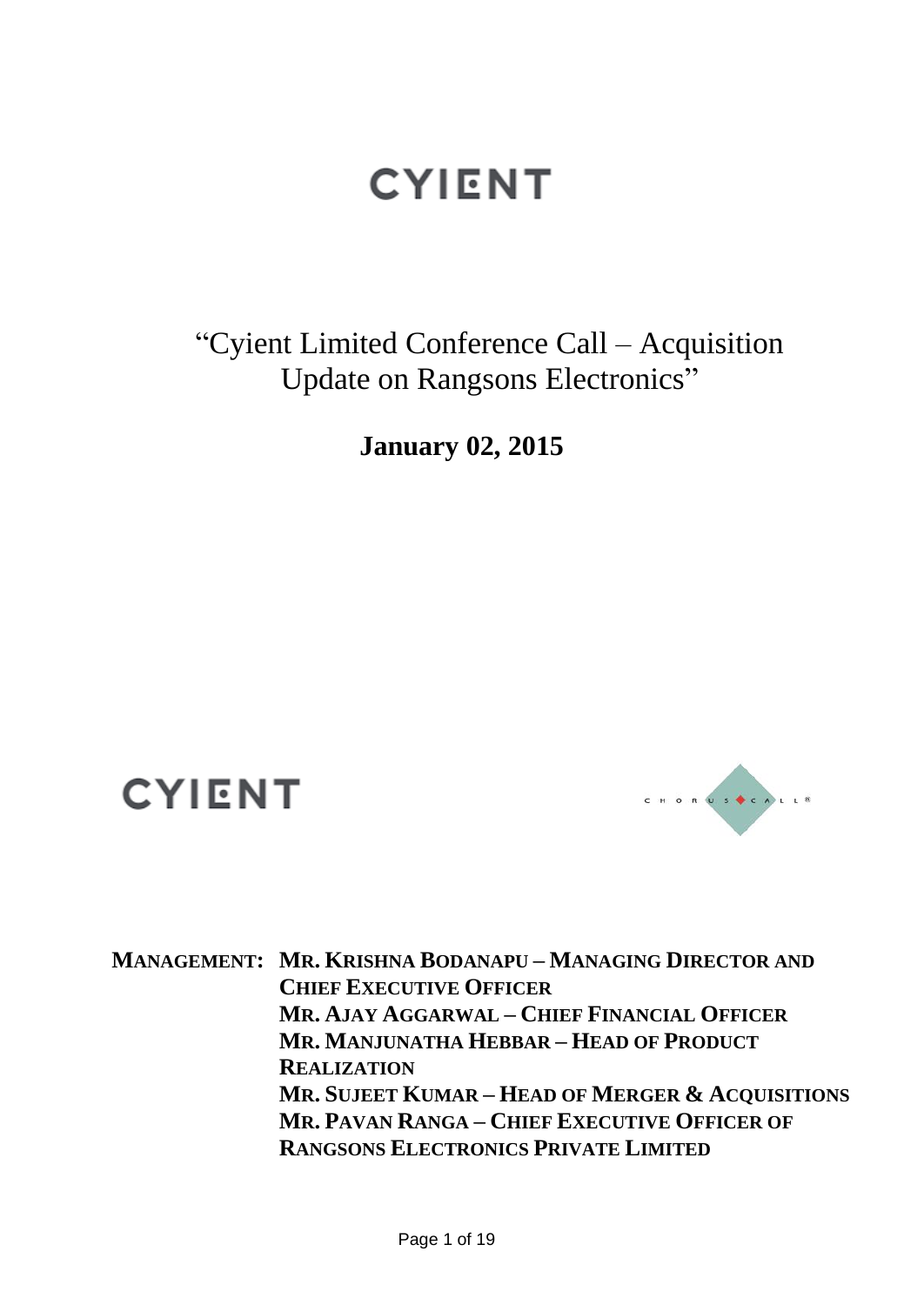#### *CYIENT January 2, 2015*

- **Moderator:** Ladies and gentlemen, good day and welcome to the Cyient Limited Conference Call and Solution Update on Rangsons Electronics. As a reminder, all participant lines will be in the listen-only mode and there will be an opportunity for you to ask questions after the presentation concludes. Should you need assistance during the conference call, please signal an operator by pressing "\*" then "0" on your touchtone phone. Please note that this conference is being recorded. I would now like to hand the conference over to Mr. Krishna Bodanapu – Managing Director and CEO. Thank you and over to you sir.
- **Krishna Bodanapu:** Thank you. Good morning ladies and Gentlemen. First let me start this off by wishing you a very happy new year and successful 2015. Welcome to the Cyient Limited analyst call. This is Krishna Bodanapu – Managing Director and Chief Executive Officer at Cyient. Also present with me on the call are Mr. Ajay Aggarwal, Chief Financial Officer; Mr. Manjunatha Hebbar, Head of Product Realization; Mr. Sujeet Kumar, Head of M&A and I also want to welcome Mr. Pavan Ranga who is the Chief Executive Officer of Rangsons Electronics Private Limited; and we will talk about the organization here in a moment.

Again, thank you very much for making the time on a short notice to be on this call this morning. We are really excited to announce the signing of definitive agreement to acquire 74% equity stake in Rangsons Electronics Private Limited. Rangsons Electronics is a leading electronics system design, system integration, and manufacturing services company headquartered in Mysore in India. This is an all cash transaction that we did and the reason why we did it is we believe this acquisition significantly strengthens our end-to-end capabilities in integrated engineering, design product lifecycle management production and so on and so forth.

What I will do is I will quickly take you through a presentation on the investment rational and why we are proposing to do this. We will have some time for Q&A in the end and will also request Pavan Ranga, the Chief Executive Officer of Rangsons Electronics to say a few words in the end.

But to begin with, what I want to do quickly is take you through the acquisition rational. If you look at some of the conversations that we previously had and that we communicated to our investors and analysts including during the Investor Day in May of last year. The intent of Cyient, the strategy of Cyient has been to move from being a simple services provider to being somebody who can become a provider of solutions which incorporate the entire lifecycle of various products. Just to recap, we call this the S3 strategy. To define, the first S was Services, services is when we provide discrete independent point offerings which are discreet technical solutions to technical problems. It is really about an industrialized service delivery model which is really built on efficiency and scale.

Systems is when we take the services and actually design and execute a system, a system typically has multiple elements of service to it, we actually execute various elements or various processes to actually design a system and give our customers a system design as the end product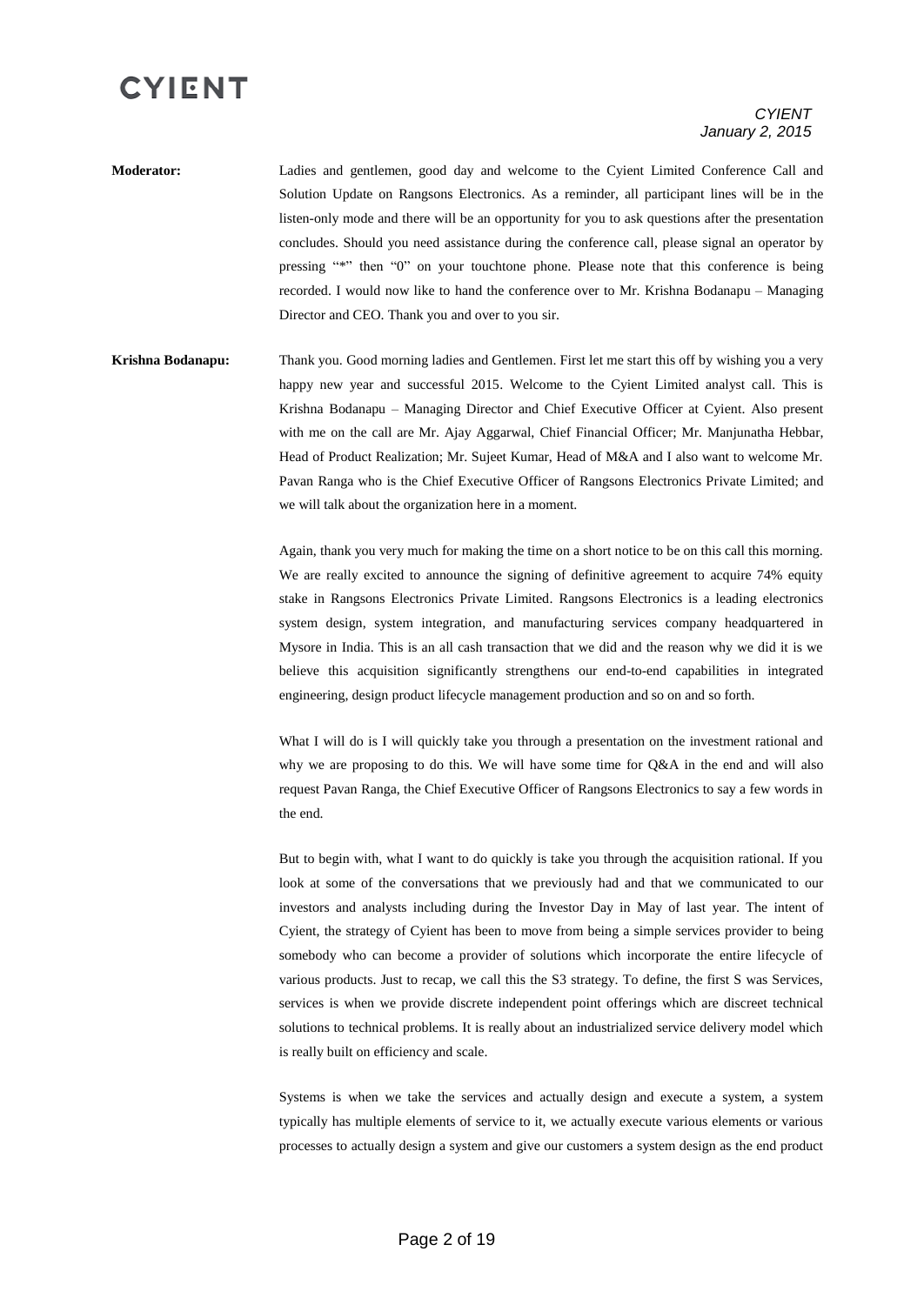and that is really built on our domain centricity or domain capability and our ability to develop a solution or develop a system.

Now the third aspect which is Solutions is an integrated set of service that solves not just the technical problem but help us to address the business problem around managing the entire lifecycle of a product starting from the design of the product through to the prototyping, testing, certification, sourcing, producing and then all the aftermarket elements till the time product life cycle ends.

So really our stated strategy if you may recall is that we are moving from services to systems and then to solutions. Today, 80% of our businesses is in the services mode whereas 20% is in the systems mode, there is some solution related business that we do but that's a small number. And our strategy has been that by 2020, 30% will go to services, 50% will go to systems and 20% will go to solutions. To execute this strategy, it became quite important that we significantly strengthen certain aspects of the solution value chain especially around sourcing, prototyping, certification, testing, production, and then the aftermarket elements of it and I will explain that here in a second.

Really, our strategy has been to expand the core, we want to get into design led product lifecycle partnership so we are not just limited to the design phase but using our design competence and our design capabilities we can support the entire product lifecycle. Key to that is that you look at design as typically a three to seven year lifecycle, three is really in industries like heavy engineering, perhaps a little bit lower even in industries like medical and semiconductor and seven is really in industries like aerospace. But really what we believe by getting into the solutions space and by our ability to execute solutions, we then get into this lifecycle which is really a 10 to 30 years or even longer if you look at some of the aerospace and defense industries. So given that the intent is to get from just services to design led product lifecycle we believe that this partnership or this investment into Rangsons really provides us the capability to start doing that.

If you look at the 3x3 chart that is there, it articulates what our focus was, if you look at what is at the bottom, we tried to capture the engineering intensity in various industries. If you look at the left hand side, we tried to capture the competitive positioning and the growth. And industries like aerospace, transportation, medical are really where there is a lot of value that we can provide in design led lifecycle management, because if you look at what it say at the bottom left hand side which is more of your traditional manufacturing around plastics or sheet metals or fabricated goods that's really not the intent of where we want to do design led lifecycle management. It is really in these high-tech industries. Every component that gets created in the aerospace and defense sector for example is really a handcrafted part, there is a lot of design that goes into it, there is a lot of changes that have to be made through the design in the manufacturing process, there is a lot of intellectual capability that's required to conceive these products, design them, certify them, make them and then manage them through the lifecycle and that's really what we are trying to hit at in these industries specifically transportation, electronics, aerospace,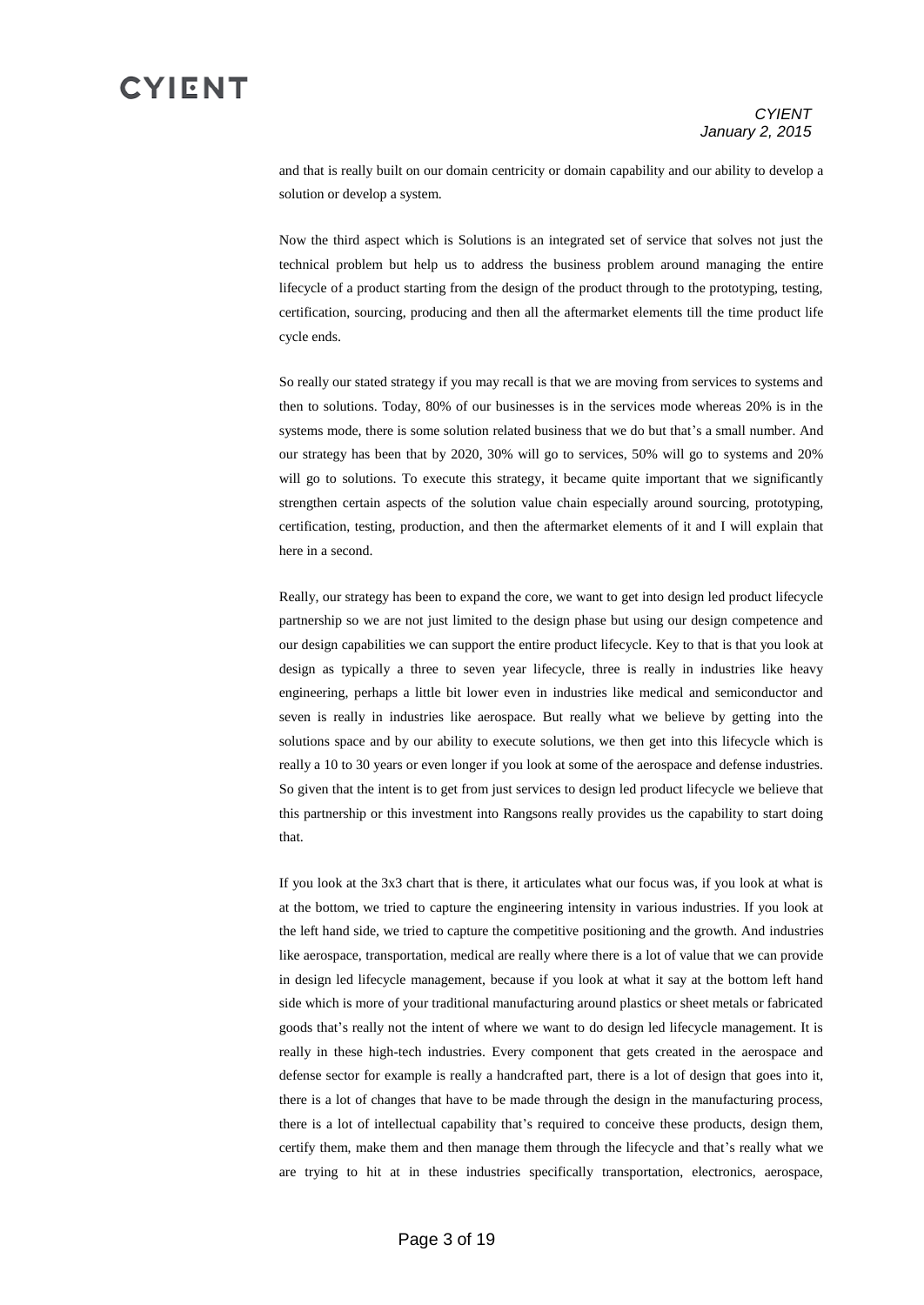aerospace related electronics, defense, medical; these are the industries where the story actually becomes very-very compelling and very-very differentiated for us.

Really, why are we going down this path because that's where the opportunity is. We believe that our customers are asking for this a lot more. If you look at our customers, Cyient's customers, they are just not asking us design things, they are asking us to manage them through the lifecycle. If you look at Rangsons customers they are not just giving them the design and asking them to produce it, they are also asking them to add the value around making the product better through design. So our customers are asking for it and we believe that our opportunity set really increases by 5 to 10 times in various industries because of this capability. We cannot just do the design but take the product through its lifecycle. We are seeing a lot more deals around risk reward, partnerships with customers who again want us to get involved in the lifecycle rather than just some discrete parts of their lifecycle. There is technology transfer option, India is becoming a very compelling location to do a lot of design, obviously there is some elements of manufacturing also which become very compelling and therefore it becomes a very interesting opportunity for us. And then I think what excites me about this, especially within the new macroeconomic situation in the country, is that there is a lot more focus now obviously in the Make in India program, defense offsets are becoming a little bit more of a reality.

Obviously, you may have heard that the Defense Minister on Saturday and the Finance Minister and Prime Minister on Monday, had some large meetings with some key influential and decision makers around how can we really get this started and how can we really make this is a reality and we believe with this, again, we had a very good story with design. I think this story becomes a lot more powerful and more importantly it becomes very-very differentiated and that's what makes this partnership, this acquisition of equity in Rangsons really compelling for us.

If I may just take a minute and introduce Rangsons to you. Rangsons is a privately held company incorporated in Mysore here in India. They have been in business since 1993, there are about thousand employees across the engineering value chain from design, to manufacturing, to systems level services, and obviously they also have employees on the production side of the business. The industry focus gels very well with our focus especially the areas that we believe are important for us in our growth journey that is aerospace and defense, medical, electronics in general. Rangsons has 95,000 square feet of space here in Mysore and in Bangalore where they do some of the product realization activities including the prototyping stuff, the testing, and certification and so on and so forth. They are focused on very similar markets as we are including, in Rangsons India also becomes a compelling market because offsets in Make in India is important.

In terms of financials, revenue will be roughly \$66 million is what Rangsons' revenue was in financial year 2014. Going forward obviously we will provide a little bit more update as we do our quarterly updates and so on and so forth. And the EBITDA is between 10% and 12% is the typical EBITDA that Rangsons has been running at and which I think for some of us who understand manufacturing sector will agree is it is a pretty impressive number in that sector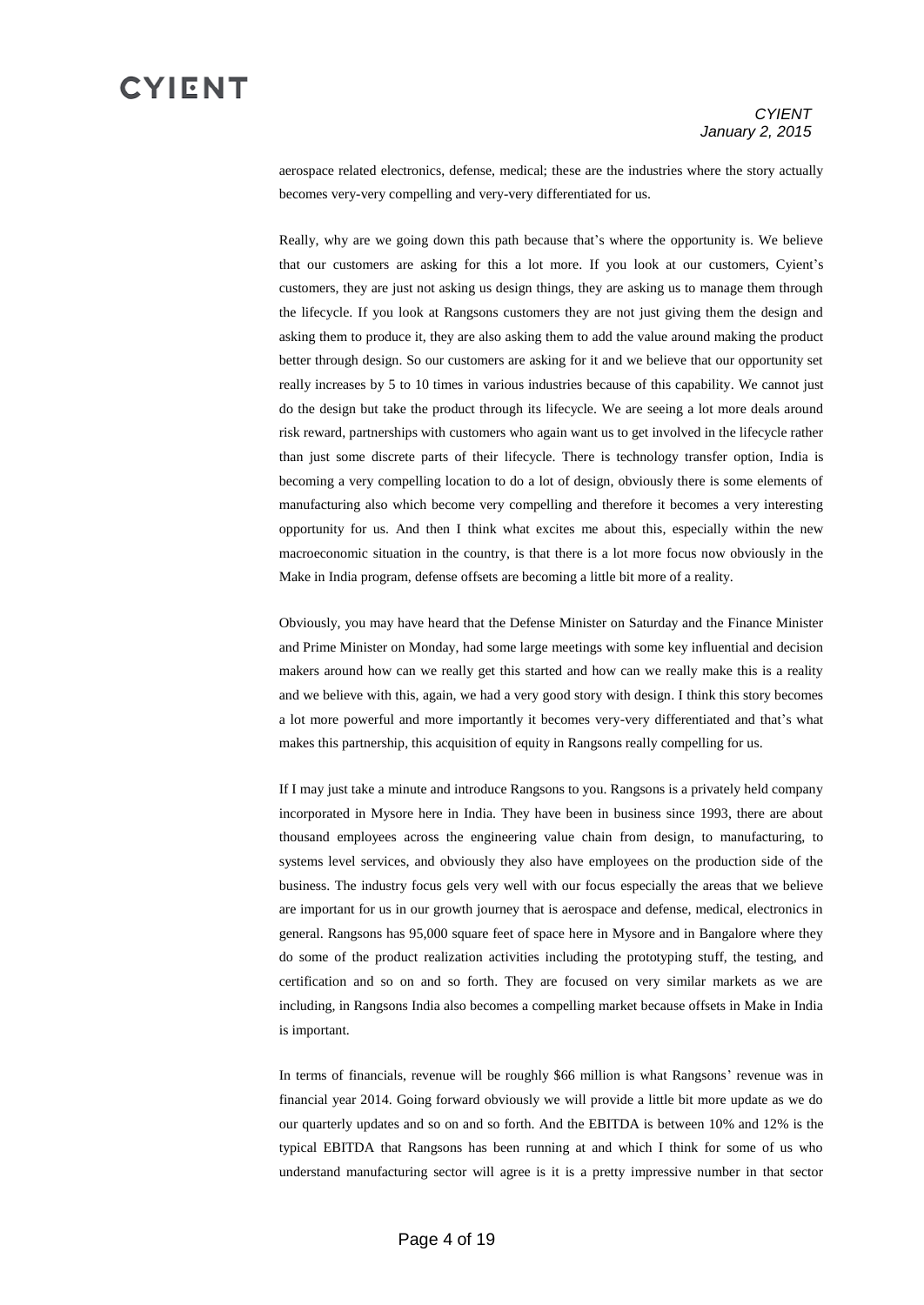#### *CYIENT January 2, 2015*

because they do some very high end work and they do some very value added work for our customers that's why they are able to deliver a very strong EBITDA and a very strong return on equity.

Just a quick breakdown and I apologies there is some problem with the chart and we will put and updated version on the website here very quickly but aerospace and defense constitutes about 70%, industrial is 18%, medical is 11%, there are some other businesses which are the rest. West Asia is the large for Rangsons, it is about 70% of their revenue, North America is about 27%, and the others have the smaller part. But what we think also, this complements us a little bit is because Israel is a big market for Rangsons, especially in the aerospace and defense sector, Israel is an opportunity that is waiting for us to really address because a lot of work gets done in some of these high-tech industries, aerospace and defense, medical, high-tech electronics and so on so forth. So I think that also gives us access to a very interesting new market where our services and our capabilities become quite important. Therefore what it really does is we now have the capability not just on the front end of the design cycle which is the design processes but it really helps us build and manage systems through the...

What I want to highlight here is that almost 80% of Rangsons current business is system integration box build what that means is, they take in complex systems, they are buying out a lot of these obviously the subsystems and assemblies but they are integrating it, they are testing, they are making sure that it works and then delivering it. So it is a very complex manufacturing because of the way the integration and the certification and the testing happens which is a big differentiator and a value proposition that they take to their clients. So there is about 20% which is sort of the lower end of manufacturing, if I may use that word around PCBs and so on, but really 80% is some very complex state of the art system integration work which is a big differentiator for Rangsons and really that's that our customers are looking for, especially in the industries where I talked about aerospace, medical and high-tech electronics.

So what this really does is it completes that continuum of where we will be, and I will talk about that here in a second but just quickly the key customers that Rangsons has. Like I said, some of the Israel companies are quite large for them be it Israel aerospace industry Elbit or Rafael. Good news is some of them are already our customers and there is a big buying from these customers that they would like to work with us in a larger way and then they also work with Thales who is also a Cyient customer, on the right hand side you have some of the other industries from the industrial side be it Honeywell ABB, etc. So my point is we both share a few interesting customers but we also have some very complementary customer which makes it very-very interesting to build up on our synergies.

Equally importantly is the industry specific certifications that Rangsons already have be it either for rail or AS9100C for aerospace and so on so forth. And what we believe is very important is these certifications come because of long well documented repetitive process that produces some very consistent quality. So the fact that this is already there gives you the big advantage because if we were to work with any aerospace company on avionics or any critical electronics they will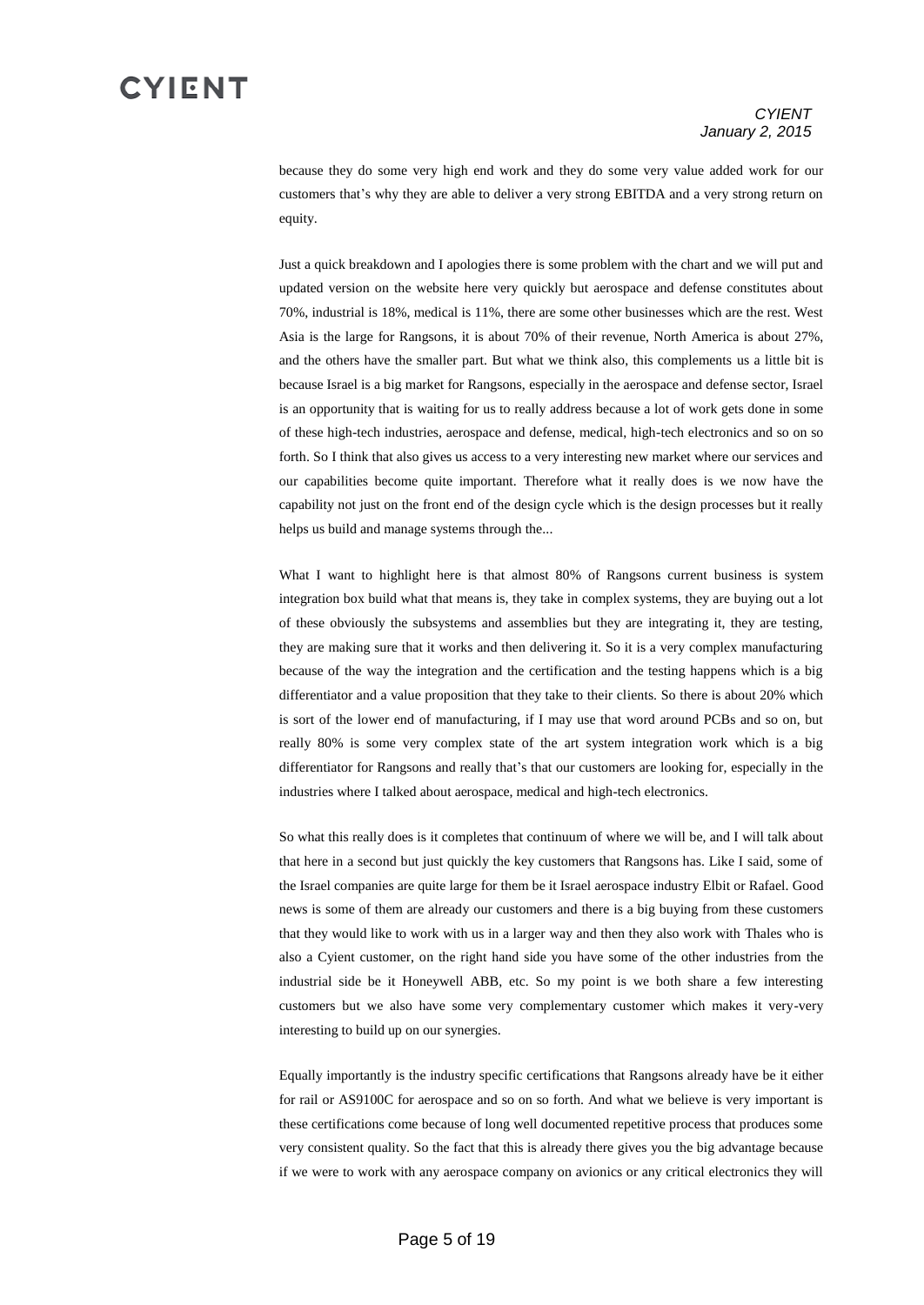#### *CYIENT January 2, 2015*

insist on having AS9100C, we actually have AS9100 for design, now we also have AS9100 for manufacturing. Put together, it is a compelling value proposition and I will capture that in the next slide where we talk about what this does, it takes serious design capability, adds Rangsons prototyping system integration, production, combines that again with our aftermarket and ability to manage aftermarket engineering and that really completes the entire chain and that's really where we want to be per our articulated strategy.

Just to give you a little bit feel on the financial aspects of the deal, like I said we have acquired 74% equity of Rangsons, we have a structure on how the other 26% or how the ownership group which is the Ranga family of Mysore and Cyient can transact the other 26%, we have a structure that's agreed upon and that's quite robust over the next two to four years depending on various things. But we will run this as a separate legal entity, it functionally aligns with our solutions and systems business. Obviously, like again I had spoken to some of you previously, we want to leave our services business to function the way it is because it is obviously a business that our clients count on, we deliver a lot of value to our clients, where it is something which expands the services business so we are going to treat it or we are going to manage it a little bit separately. At a customer level we are going to integrate the offerings, obviously Manjunatha Hebbar whom some of you have also already met will be responsible for the integration and to make sure that we have a complete offering not just a bunch of discrete offerings and both the teams are working on putting that in place.

We are not going to disclose the financials because of non-disclosure and confidentiality but I can tell you that the acquisitions will be EPS accretive immediately, it will also improve our return on capital by about 0.5% on a consolidated basis in FY16 because of full year impact. Integration will take about four to six weeks as we have estimated and then full year integration will be from next year but we believe that in the current state ROE will increase by about 0.5%, all else being equal. And as you know we also have about Rs. 750 crores of cash so we are looking at various avenues of funding this acquisition but the cash is obviously already there, any funding that we put in place is really to optimize our capital structure a little bit, but outside of that the resources to do this are very much there in the organization.

So with that I once again thank you for taking the time to be on the call. At this point before we open it up for Q&A, what I would like to do is request Mr. Pavan Ranga who is the CEO of Rangsons Electronics Private Limited, a part of the Ranga family who ultimately own this business. So I will request Pavan to say a few words on Rangsons deal.

**Pavan Ranga:** Thank you Krishna. Good afternoon ladies and Gentlemen, I wish you all a very happy and prosperous 2015. I am Pavan Ranga, CEO Rangsons Electronics.

> Very brief overview of Rangsons, we are about 20 year old company, a part of NR group, manufacturers of Cycle Agarbattis. We are India's leading electronics system integration house, we have grown consistently over the last decade with about US\$66 million in annual revenue. We have a visibility to continue a robust growth and we were strategically also looking to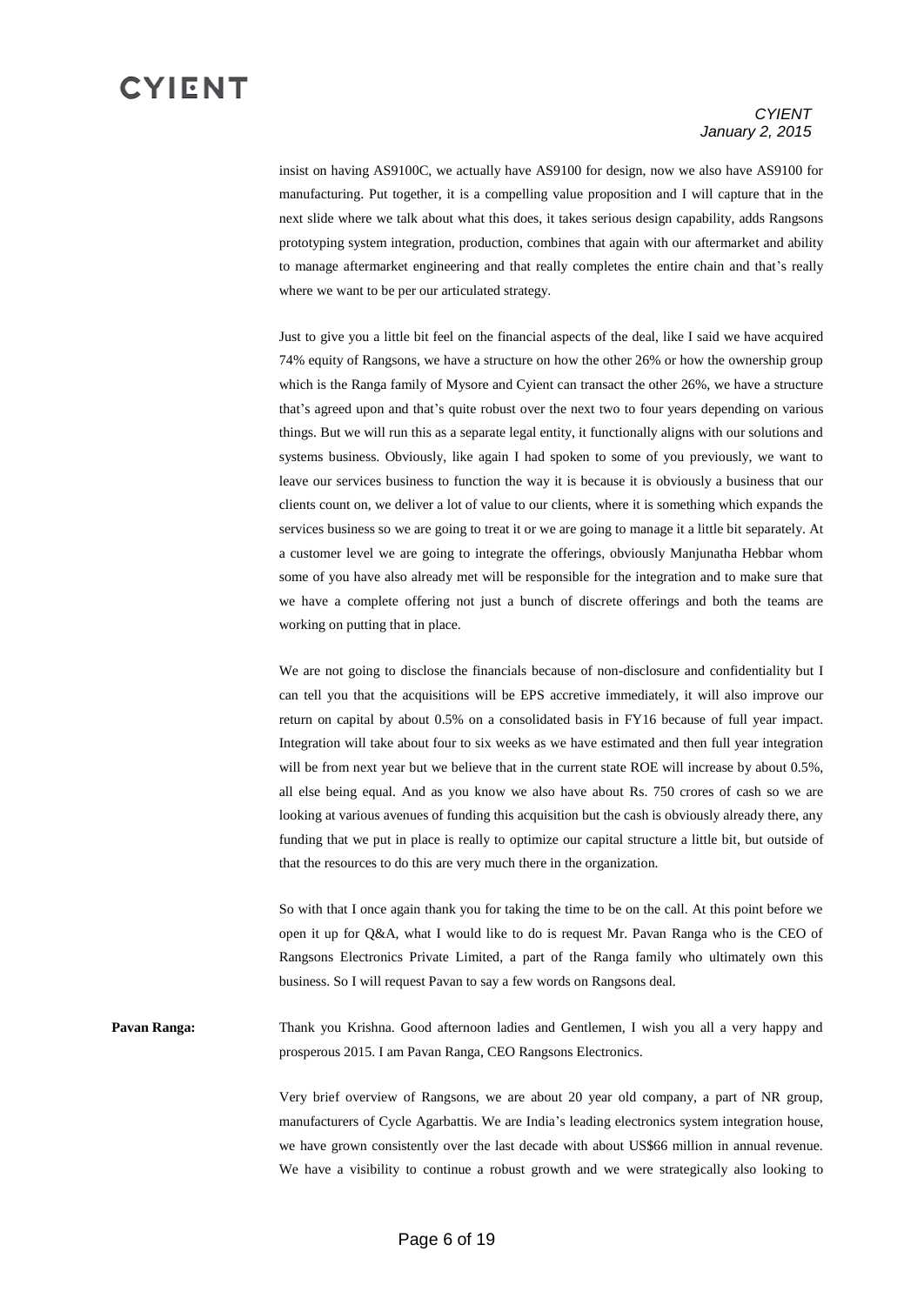#### *CYIENT January 2, 2015*

expand our offering, our customers continue to treasure that from system integration they would want us to graduate to a product lifecycle management kind of an engagement model and I think the partnership with Cyient here would accomplish that to a great deal. And going forward we look at significant amount of opportunities for product realization in aerospace, defense, medical electronics and industrial electronics. We have a very strong competence in RF microwave, digital electronics, and analog. Apart from that we have some very strong capabilities in critical manufacturing technology areas in speciality materials. So we are looking forward to this association with Cyient and the integration. The structure is very robust and I think it is well strategized to realize the benefit to market and customers. Thank you.

**Krishna Bodanapu:** Thank you Pavan. And with that we will open it up for some questions.

**Moderator:** Thank you very much sir. Ladies and Gentlemen, we will now begin the question-and-answer session. We have first question from the line of Srinivasan Ramachandran from Spark Capital. Please go ahead.

- **Srinivasan Ramachandran:** Just wanted couple of broad thought process on the Rangsons business model per say. So what is the business model here, is it do we have a multi-year agreement in some of clients to manufacture some of these boxes as a systems integration or as a spare parts player or as a manufacturing entity or is it that it is more three six month kind of an order book. Just wanted to understand what is the typical revenue model structure and what is the sales process involved?
- **Krishna Bodanapu:** Srinivasan I will ask Pavan to answer that because he knows the best obviously.
- **Pavan Ranga:** Yes. Well, there are two kinds of engagements we have with customers. One is purchase orders based on their end markets which would for example in the aerospace and defense field if the Ministry of Defense of any country gives them an order for a certain number of systems they will flow that order through to us. Now this can vary a purchase order from a timeline standpoint, it can vary from 12 months up to five years and sometimes it can extend even beyond that, which is the purchase order based engagement. The other engagement is in an environment where there is a repeat requirement for products which are consumed on a regular basis, here we work on a forecast model, and engagement here generally lasts up to the lifecycle of the product. Now like Krishna said, if you are only involved in the engineering in the production side then the slide cycle may last between three and five years or three and seven years. But if we are at a product lifecycle engagement level it can extend between 10 and 30 years. So very long-term engagements.
- **Srinivasan Ramachandran:** Okay. And in terms of the stage at which Rangsons participates, is it typically post design is when you kind of enter into the overall scheme of things from a client point, if you have to take – Thales aerospace as an example, at what stage does Rangsons intervene and start taking over, that's one. Second is, is there any product warranty that we typically end up taking for the products you ship to your customers?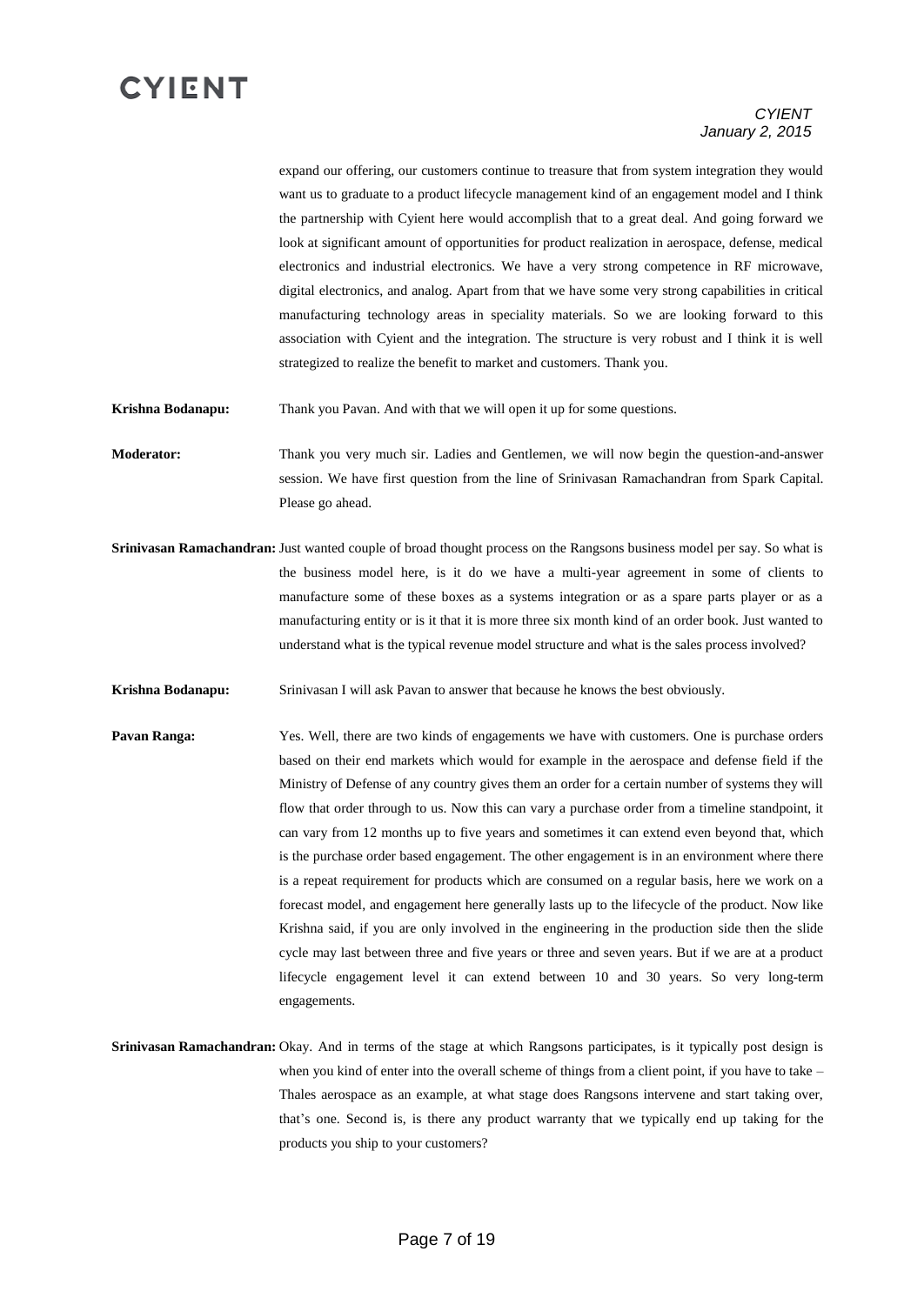#### *CYIENT January 2, 2015*

- **Pavan Ranga:** See, what happens is because we are an engineering led integration company, we engage with customers at a fairly early level. What do I mean by that? Customers would have generally solidified their intellectual property meaning their core technology would have been in place, we start to engage with them at a manufacturing engineering level which means the designs are generally ready but they are not yet tested for manufacturing so we provide what is called design for manufacturability, design for testability and then the prototyping which is the validation process and then take it through to the productionization phase till the end of the lifecycle.
- **Srinivasan Ramachandran:** Okay. My last question is, Krishna, just in terms of the ROE or the EPS accretive, I presume those numbers are assuming there is no debt to optimize capital structure that's being shared with us?
- **Krishna Bodanapu:** That's why then that can subsequently assume that we use this out of our cash, which is a bare minimum. Further, we are working to look at alternate options where we can get further arbitrage on the cost of capital by using some other means. But this whatever we have mentioned is assuming the use of our cash.
- **Srinivasan Ramachandran:** Sure. And I think so Ranga you missed on the warranty, is there any warranty that we undertake in terms of, say a product does not deliver as per expectation or on the risks from a product lifecycle point of view?
- **Pavan Ranga:** Yes. Generally we do not take warranties from a product standpoint but what we do provide is a warranty on our workmanship. So it is a limited warranty but something we provide.
- **Krishna Bodanapu:** If I may just add Srinivasan, as a due diligence we had also seen the track record of the company, we did find that the total amount on this, normally what is done is a rework in the company and I think this is less than 0.001% or something of the revenue in terms of what is the financial impact of those warranties in the history of the company. Very fair comment Pavan?

**Pavan Ranga:** Yes, that's right.

**Moderator:** Thank you. We have the next question from the line of Sandeep Muthangi from IIFL. Please go ahead.

- **Sandeep Muthangi:** I had a couple of questions about the exposure; can you let us know what is the exposure to the end markets? I understand, let us say for instance the Israeli customers or West Asia customers account for 70%, but those customers would also be supplying to say Indian government etc, so what is the net exposure to the end markets?
- **Krishna Bodanapu:** Well, Sandeep it is difficult to say in the sense that if you look at it, the Israelis might be supplying to the Indian MoD or they might be supplying to the different MoD. So we still look at Israel as the end market because that's where the OEM really is. So one way of looking at it is most of the business, almost 100% of the business goes to OEMs, it does not go to another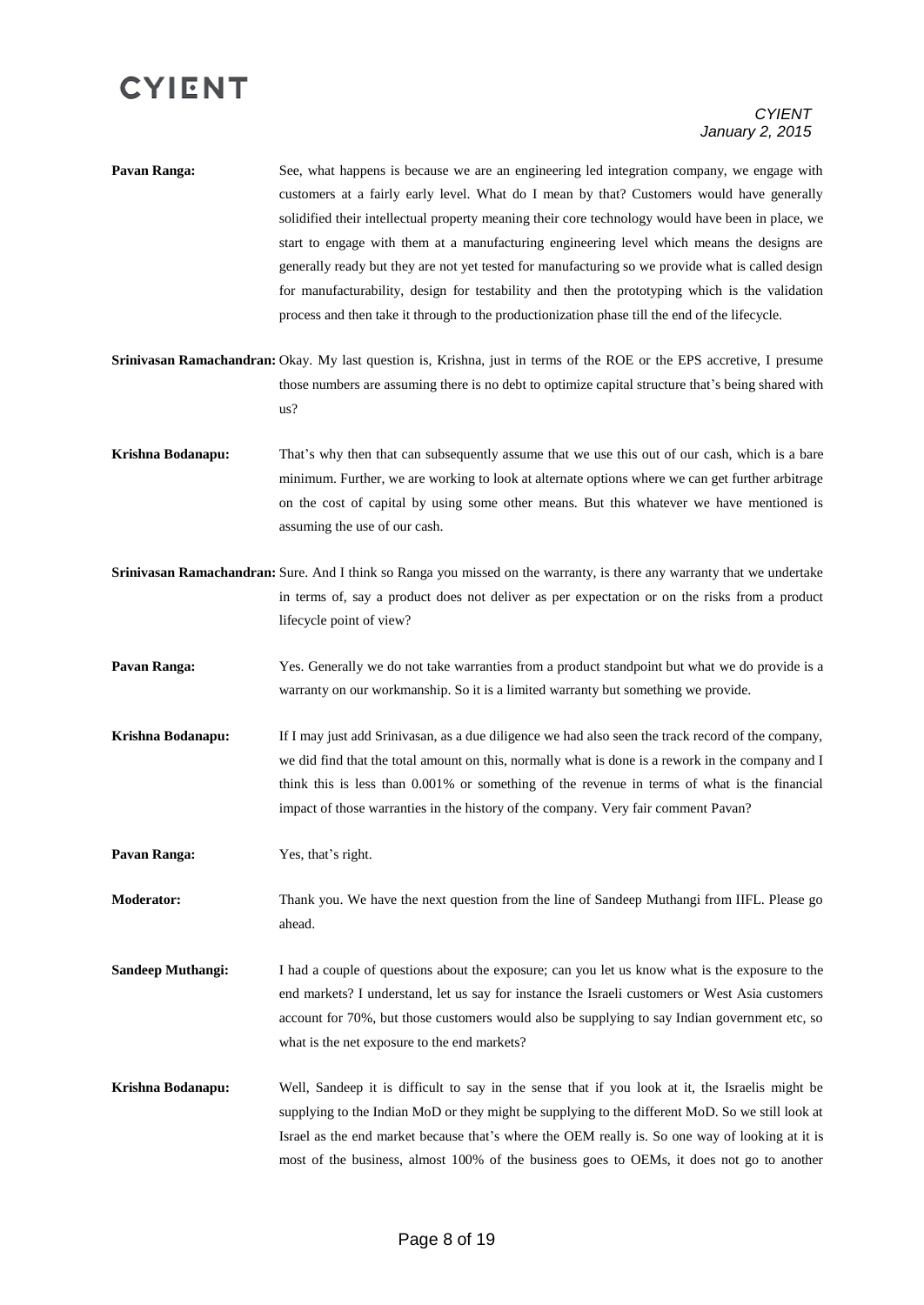system player who then does some more value add and sends it off to the OEMs. Almost 100% goes to the OEMs really. Now the OEMs can supply it wherever they need to supply it.

- **Sandeep Muthangi:** Right. I guess my question was that because the Make in India and the India story was mentioned so prominently in the presentation, while the exposure is very minimal I wanted to see if this acquisition actually gives you a descent exposure to the domestic market as such.
- **Krishna Bodanapu:** So, Sandeep it does, but what we want to do is, if you look at the best case scenario it is based on the current business. And if you look at why we actually started talking to Rangsons for example and the strategy, it was really on what else can we do for our customers and how can we become more strategic to them. Now the make in India story is really the add on to it, I mean I would assume that the best case Make in India would be a great booster when it happens but the best case is still the fact that we can do a lot more for our existing global customers.
- **Sandeep Muthangi:** Right, makes sense.
- **Krishna Bodanapu:** And Hebbar has a quick comment to it.
- **Manjunatha Hebbar:** Also Sandeep I think just to clarify on the Make in India, government wants Make in India as the country which wants to implement it as more like Make in India for everybody including the domestic as well as the world. So all our OEMs and other customers are also looking at a way to really work with their partner who actually can qualify and support that initiative and are actually looking for themselves as well. So that is the premise with which it actually will have significance.
- **Sandeep Muthangi:** Right, makes sense. And can you give us some idea about the client concentration with Rangsons, do top five accounts or is there any major client that dominates the revenues?
- **Pavan Ranga:** What happens in our kind of industry is that we have generally large engagements as we grow and today we have fairly significant engagements with Israeli aerospace industry who also happens to be a key partner to the Indian MoD while there are also strong player globally. We have very strong engagements with ABB and GE in several of their locations and businesses.
- **Sandeep Muthangi:** Okay. Just one last question. Can you give us also an idea of what kind of growth rates and the margin profile has been there in the past three to five years?
- **Pavan Ranga:** Yes, in the last three to five years we have had a compounded growth of about 30% 35% as a company. And we continue to see such robust growths happening, of course we'll stabilize now at about 15% - 20% going forward.
- **Sandeep Muthangi:** And this we are talking of dollar revenue growth, is it?
- **Pavan Ranga:** Yes, that's right.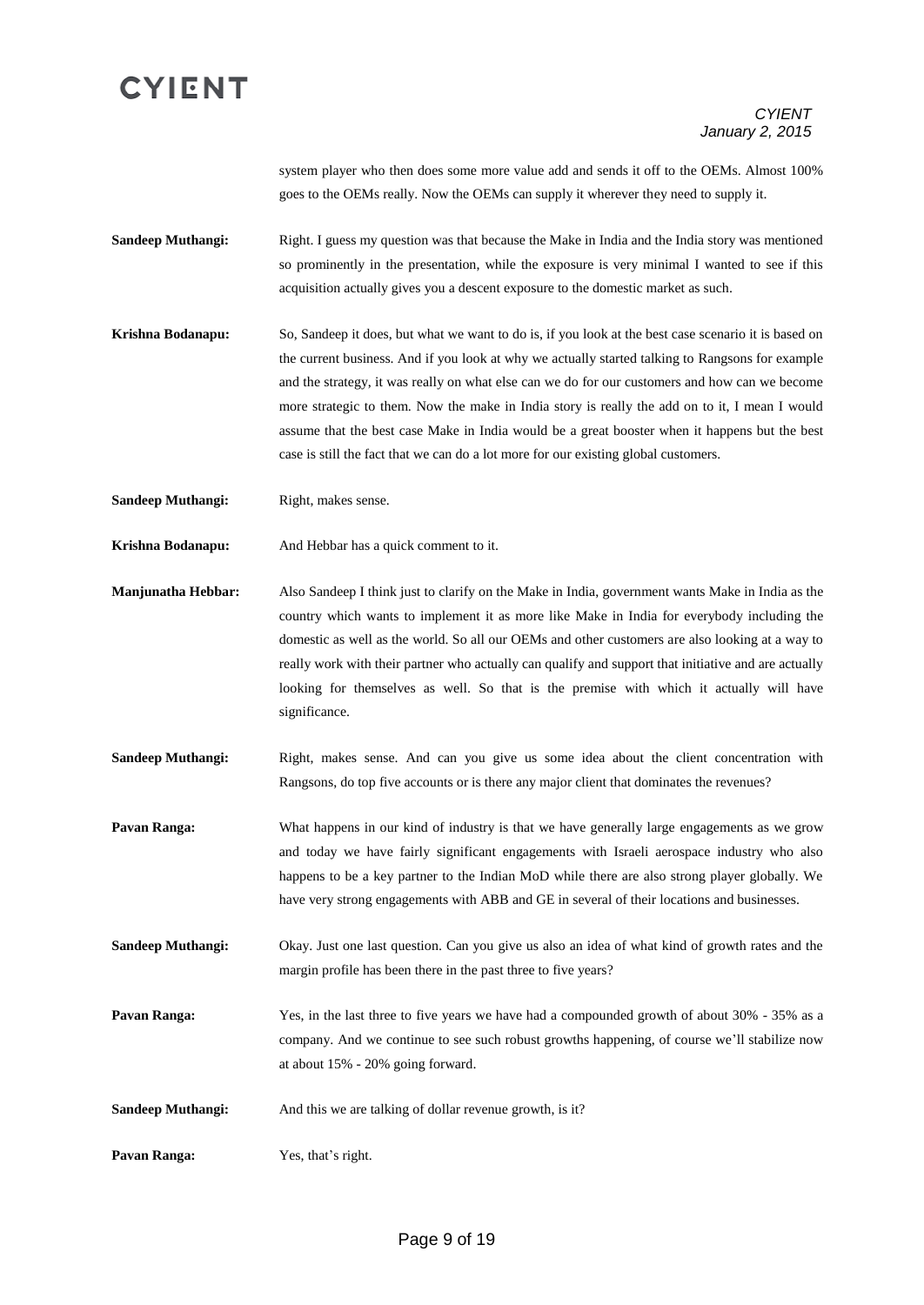*CYIENT January 2, 2015*

| Krishna Bodanapu:         | And just Sandeep, top five approximately are 85% of the revenue.                                                                                                                                                                                                                                                                                                                                                                                                                                                                                                                                                                                                                                                                                                                                                                                                                                                                                                                                                                                                                                                                                                                                                                                                                                                                                                                                                                                                                                                                                                                                                                                                                                 |
|---------------------------|--------------------------------------------------------------------------------------------------------------------------------------------------------------------------------------------------------------------------------------------------------------------------------------------------------------------------------------------------------------------------------------------------------------------------------------------------------------------------------------------------------------------------------------------------------------------------------------------------------------------------------------------------------------------------------------------------------------------------------------------------------------------------------------------------------------------------------------------------------------------------------------------------------------------------------------------------------------------------------------------------------------------------------------------------------------------------------------------------------------------------------------------------------------------------------------------------------------------------------------------------------------------------------------------------------------------------------------------------------------------------------------------------------------------------------------------------------------------------------------------------------------------------------------------------------------------------------------------------------------------------------------------------------------------------------------------------|
| Pavan Ranga:              | But the top five may be changing.                                                                                                                                                                                                                                                                                                                                                                                                                                                                                                                                                                                                                                                                                                                                                                                                                                                                                                                                                                                                                                                                                                                                                                                                                                                                                                                                                                                                                                                                                                                                                                                                                                                                |
| <b>Manjunatha Hebbar:</b> | Yes, the top five may be changing depending on how programs come and go but I think there is<br>also something that we honestly liked because fits in with our whole strategy, let's focus on few<br>customers and do a lot more for them rather than go after just a wide set of customers.                                                                                                                                                                                                                                                                                                                                                                                                                                                                                                                                                                                                                                                                                                                                                                                                                                                                                                                                                                                                                                                                                                                                                                                                                                                                                                                                                                                                     |
| Krishna Bodanapu:         | And I think also just to add on to that quickly, the 80% concentration comes mostly from the<br>Fortune500, the large customers.                                                                                                                                                                                                                                                                                                                                                                                                                                                                                                                                                                                                                                                                                                                                                                                                                                                                                                                                                                                                                                                                                                                                                                                                                                                                                                                                                                                                                                                                                                                                                                 |
| <b>Moderator:</b>         | Thank you. We have next question from the line of Omkar Hadkar from Edelweiss. Please go<br>ahead.                                                                                                                                                                                                                                                                                                                                                                                                                                                                                                                                                                                                                                                                                                                                                                                                                                                                                                                                                                                                                                                                                                                                                                                                                                                                                                                                                                                                                                                                                                                                                                                               |
| <b>Omkar Hatkar:</b>      | You have mentioned that the integration will be at customer level, so do we have two separate<br>teams coming in or we'll have a single team that will approach the customers? And secondly,<br>you just mentioned that it will be a separate legal entity, so are there any scope for cost synergies<br>because if it is a separate legal entity?                                                                                                                                                                                                                                                                                                                                                                                                                                                                                                                                                                                                                                                                                                                                                                                                                                                                                                                                                                                                                                                                                                                                                                                                                                                                                                                                               |
| Krishna Bodanapu:         | Okay. We are working on the integration plan but to the customer it will be a one face, we are<br>very clear about that because that's really how we drive synergy and we drive collaborator<br>benefit, so to the customer it will be one face. Obviously there will be a single point of contact,<br>there will be a single interface or you will see within that interface various people with various<br>skills go in and that's how we've been selling our businesses, if it is a complex project there will<br>be some mechanical people who will be involved, there will be some electronics, manufacturing<br>engineering guys. So we will continue to do that, but to the customer it will be one face as Cyient<br>Systems and Solutions as the framework. In terms of the separate legal entity, like I said it is also<br>right now it is in a joint venture mode because the Ranga family still owns 26% and we have<br>obviously two to four year plan on that. Therefore it will continue as a separate legal entity.<br>Long-term also we believe that there are certain aspects of this business that make it better to<br>leave it as such but obviously we are already working on integration wherever we can especially<br>if we can drive some shared services, some synergies around our purchases and so on so forth.<br>So we will definitely do that, I think there are some opportunities to learn from both<br>organizations, for example Rangsons does sourcing very well because for them material is<br>relatively higher part than what it is for us. So there are both areas in which organizations can<br>collaborate and we are working on that at this point. |
| <b>Moderator:</b>         | Thank you. The next question is from the line of Madhu Babu from HDFC Securities. Please go<br>ahead.                                                                                                                                                                                                                                                                                                                                                                                                                                                                                                                                                                                                                                                                                                                                                                                                                                                                                                                                                                                                                                                                                                                                                                                                                                                                                                                                                                                                                                                                                                                                                                                            |
| <b>Madhu Babu:</b>        | Sir, what would be the cost structure be for this kind of a company? Is it like material cost is<br>substantial, or what is the percentage of cost from employees, etc.?                                                                                                                                                                                                                                                                                                                                                                                                                                                                                                                                                                                                                                                                                                                                                                                                                                                                                                                                                                                                                                                                                                                                                                                                                                                                                                                                                                                                                                                                                                                         |
| <b>Manjunatha Hebbar:</b> | Yes, Ajay will take this.                                                                                                                                                                                                                                                                                                                                                                                                                                                                                                                                                                                                                                                                                                                                                                                                                                                                                                                                                                                                                                                                                                                                                                                                                                                                                                                                                                                                                                                                                                                                                                                                                                                                        |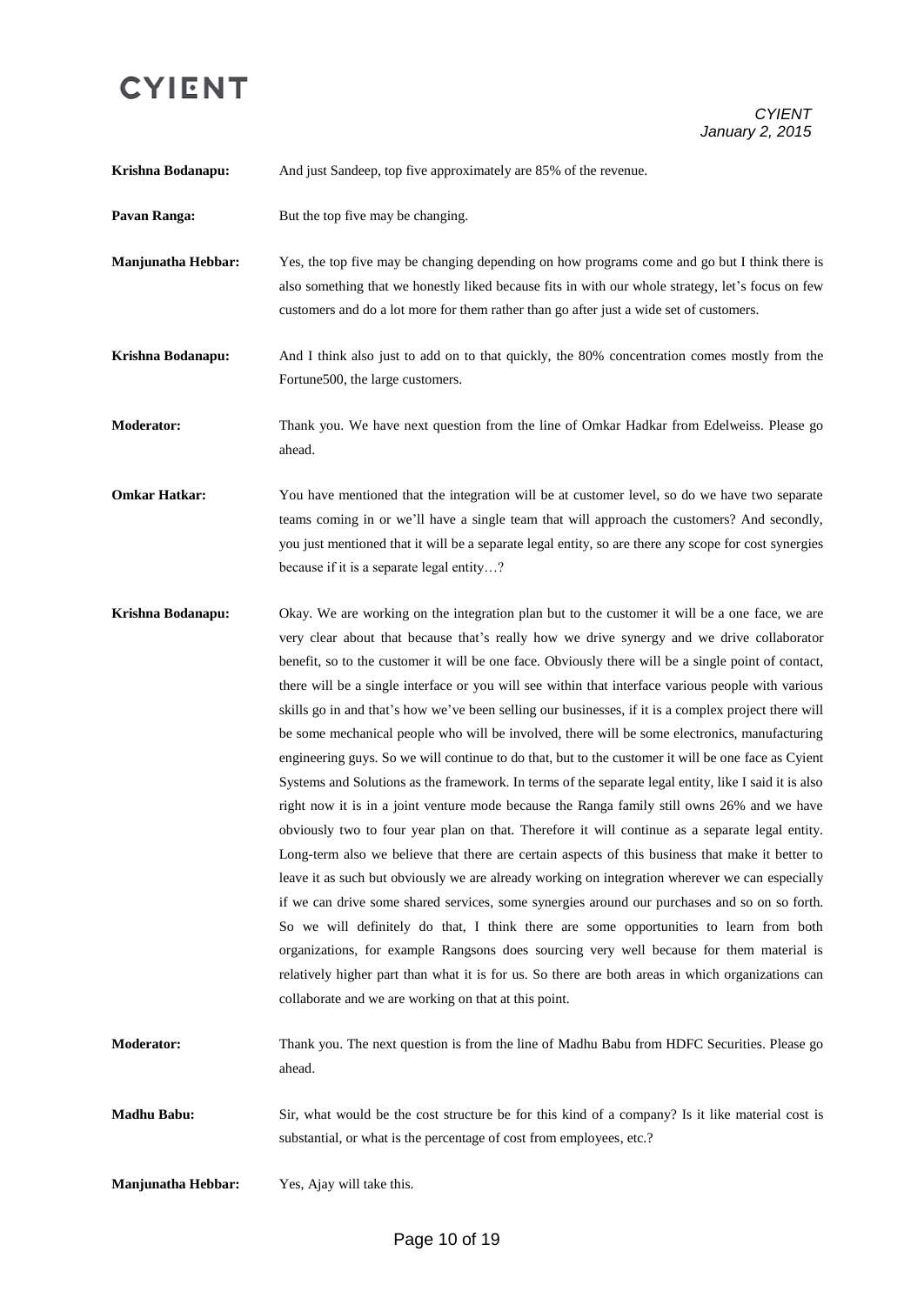#### *CYIENT January 2, 2015*

- **Ajay Aggarwal:** So typically I think it depends on nature of projects being recorded from year-to-year but typically you will find we have 65% to 80% could be the raw material cost depending on the projects being executed in various years. Typical people cost will be much lower, for the last year it would be something like 3% - 4% of the total revenue. So I think that's the correct assessment. So predominant cost will be the raw material cost, the components which go in to the boxes and which is low on the people cost.
- **Madhu Babu:** Sir and would there be any scope for margin expansion because it looks more like a manufacturing entity and what would be the cross-sell opportunities to the other large aerospace clients in this business?
- **Krishna Bodanapu:** So we will have some margin improvement opportunities and we have a plan on how we are going to do it because we believe that once we truly execute solutions of the projects the margin profile will look a little bit different. But I will differ the comment to maybe a few months, perhaps the next update because we need to understand exactly how that works before we make the commitment on what that could be. But the more important thing, the second part of your question around synergies, there are a lot of synergies both with Rangsons customers for Cyient services and the other way around. Because if you look at it, to put it very bluntly, we design something, the customer takes it back, does his value-add and then gives it to Rangsons to manufacture it. Whereas now, what we are saying is, for the same customer we can go from design to managing it all the way through the end of its lifecycle. So that is the synergy that we are really after.
- **Moderator:** Thank you. We have the next question from the line of Vinay Rohit from ICICI Prudential. Please go ahead.

**Vinay Rohit:** Sir, if you could help me in terms of the extent of manufacturing you are saying 80% is system integration, so do we have significant manufacturing facility and fixed asset base?

**Krishna Bodanapu:** No, it is actually interesting, there is a pretty sophisticated manufacturing setup in Bangalore and Mysore but the asset base is quite limited just for the simple reason that it is a complicated manufacturing so it is really how people are able to manipulate the machinery or the tools that are available, that's really where the differentiator comes from. So it's not a typical manufacturing company where you have some big factories with large machinery, that's not the intent of Rangsons and why we are collaborating here. It is really some sophisticated manufacturing which is really driven by design and also driven by the people who are ultimately executing the projects. So it is really at that system level where they bring things together, where they prototype, test, certify and make sure that it passes and make everything work rather than just sort of what I would consider a typical mechanical manufacturing set up which basically has some large machines and some complex materials and so on so forth.

**Pavan Ranga:** I think in terms of the investment involved also it doesn't really involve very high investment outlays like a typical manufacturing setup, it is quite low. If you look at the revenue to the asset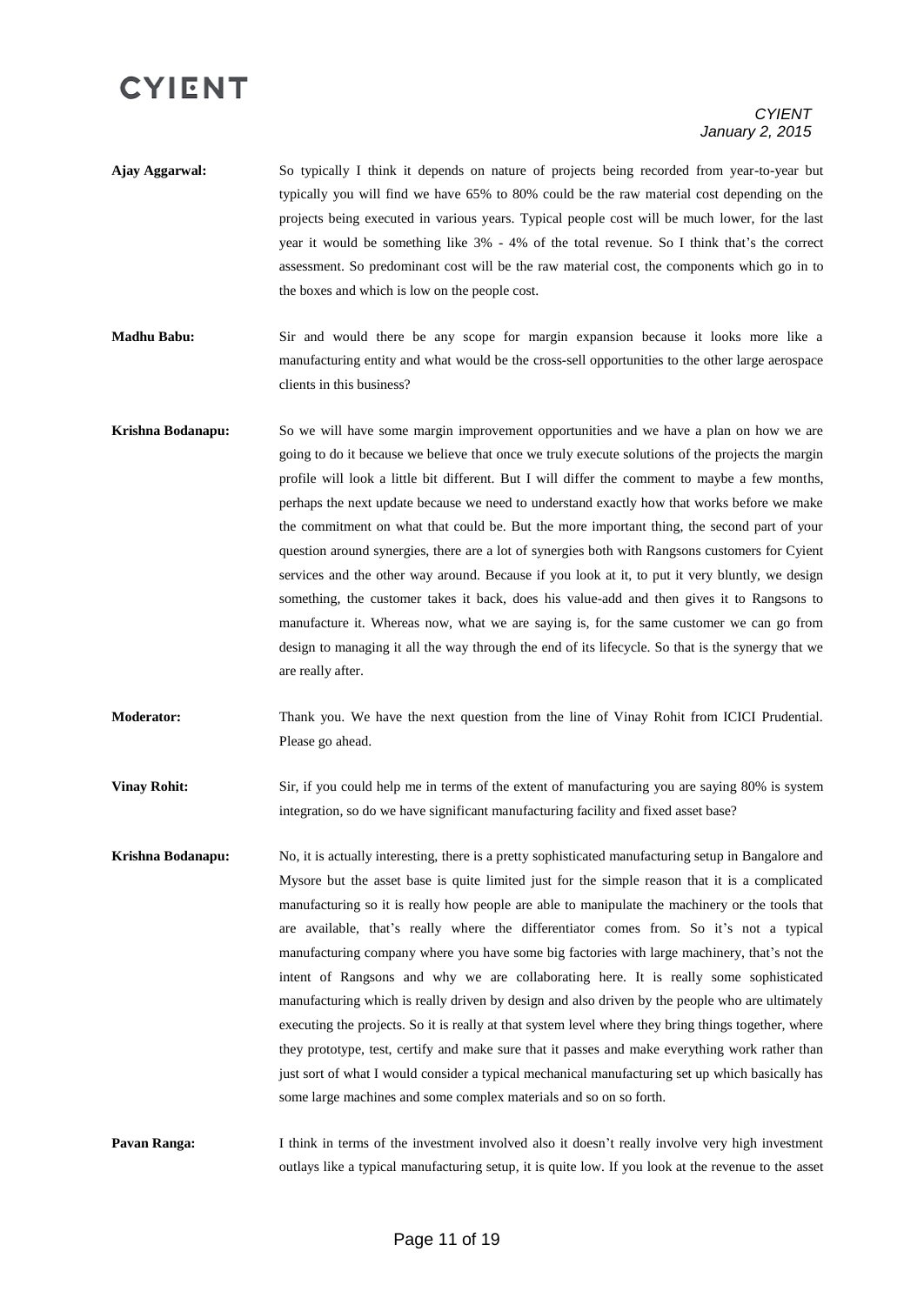base, the ratios are quite low for this kind of business because it is all high precision kind of work.

- **Vinay Rohit:** And since you specifically mentioned the defense offset, so the clients we have, they have significant exposure to Indian defense sector, is it?
- **Krishna Bodanapu:** Our aerospace clients look at Indian defense as a very important market. It is no secret that we work with people like Boeing and Airbus and UTC, etc., for all of them Indian defense is a pretty significant market.

**Moderator:** Thank you. The next question is from the line of Ravi Menon from Centrum Broking. Please go ahead.

**Ravi Menon:** I just had a question about, what would be the percentage between the product qualification and the initial prototyping kind of work versus more, if I may put it, mass manufacturing.

**Krishna Bodanapu:** At this point roughly 80% would be the lifecycle manufacturing so more during the life of the product and about 20% to 30% will be in the upfront product certification prototyping and those areas.

**Pavan Ranga:** So due to the nature of systems that we produce here, even the production volumes are like prototype volumes, so it is highly engineering driven. Every unit needs to be built in a particular way and tested in a certain way. You will see batch quantities going all the way down to 5 numbers and 10 numbers, These are highly complex systems and is not commodity mass manufacturing.

**Moderator:** Thank you. We have the next question from the line of Ashish Agarwal from Antique Stock Broking. Please go ahead.

**Ashish Agarwal:** Most of my questions have been answered, just need couple of clarification. First of all, Rangsons also has a JV with an Israeli company, is it a part of this company and does it stay? And my second question is that Rangsons have around 1,000 odd employees, just wanted to understand what are the education qualifications of most of these employees?

- **Krishna Bodanapu:** The JV is part of another company that they have, we have a process of how we will work with that JV, so I think we've talked about it in great detail and the way that it is structured and the way that that works it makes more sense for us to work with that JV rather than make it a part of this transaction or this initiative.
- **Moderator:** Thank you. We have the next question from the line of Shivam Gupta from Equirus securities. Please go ahead.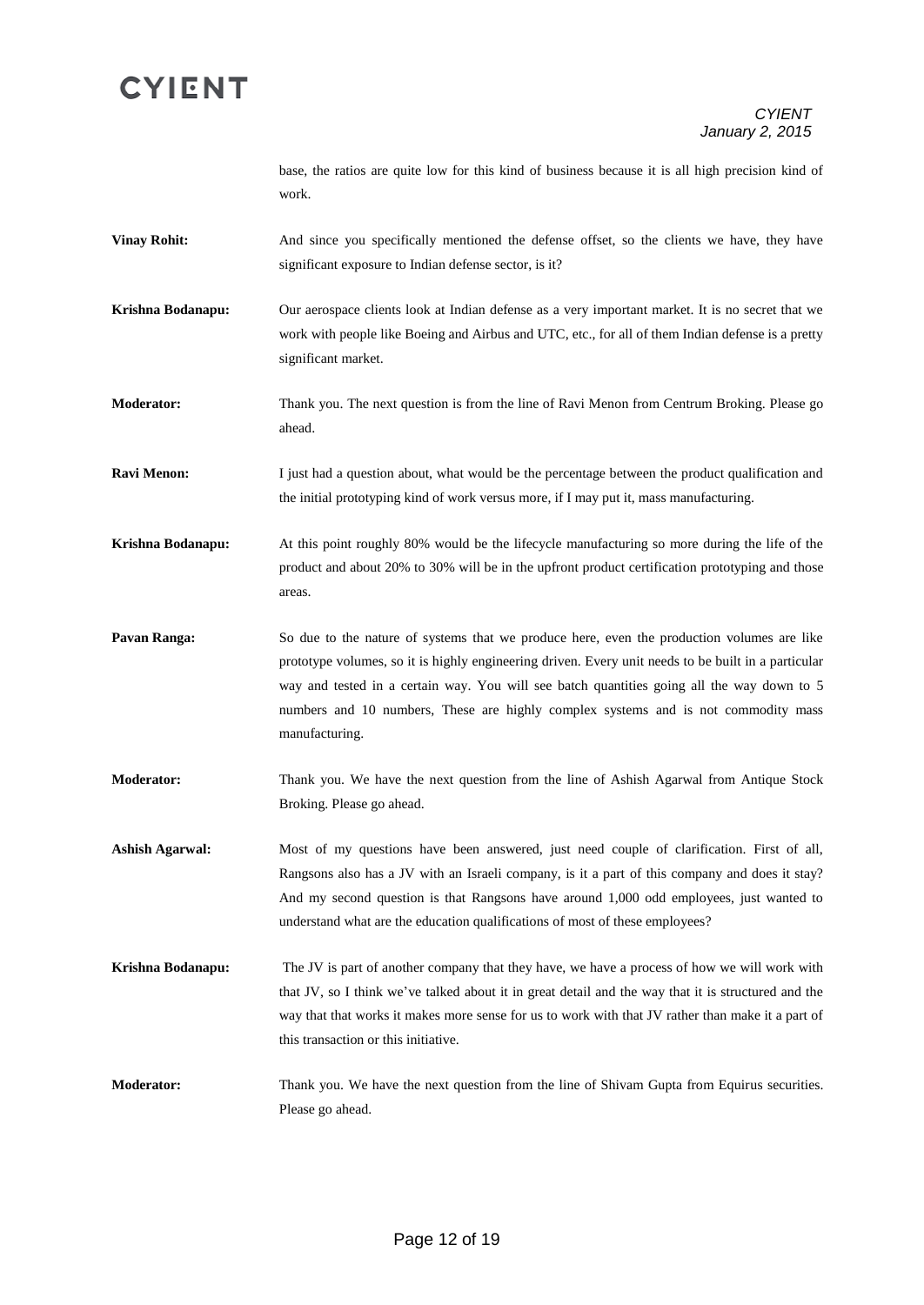#### *CYIENT January 2, 2015*

- **Shivam Gupta:** I just have one question, given that there will be a single face which is going to be selling the combined offering to the client so in that particular scenarios wouldn't some kind of a performance guide or warranty clause will ultimately come to rest with you guys?
- **Krishna Bodanapu:** It depends on what we are doing and how we are doing and how we are pricing and so on so forth. So it really depends from case-to-case because if you look at even some of the works that we currently do around the engineering where we take the responsibility for the whole lifecycle we will have some elements of a performances guaranteed that we involved. So obviously it depends, we have to be careful about it in the sense that we have to be careful about what we take as liability, and what we give as warranty, etc., but some of it can be managed. Even in our current business we run up against that and we manage that through various initiatives including insurance or testing to the level that our liability can stand in any court of law and various things. So we will continue to do that.
- **Shivam Gupta:** Okay. So in that case let's say going forward once your solutions pie in your revenue increase, would it be a fair assumption to make that, you would be using higher discount rates to assess the profitability of those kind of contracts and if yes then could you give a color like maybe how much higher are those current compare to your current cost of capital?
- **Pavan Ranga:** So when we do any project that has a risk-reward, what we do is we actually estimate how much sale or what is the end outcome and what are the various scenarios, we then assign a probability to each scenario. So if the end outcome is based on product sales then we assign a probability of what those sales would be to determine if we can make money or we can't make money on a project, and it depends which industry, how we are doing things but typically our weighted average cost of capital or discount rate is 15% is what we typically take for a normal project. Whereas if it is anything where we will have to take risk, we quantify the risk and the discount rate is typically 25% to double, it is 30%. That's how we have been trying to do it, again, it depends on the situation and the scenario, but when there is risk we quantify the risk and assign a weightage to it.
- **Shivam Gupta:** Okay. And the last question from my side is that since there is some level of overlap between your customers and Rangsons so are there instances where you have already spoken with these customers and what has been the feedback from their end towards the joint entity?
- **Krishna Bodanapu:** It's been very-very good, obviously we have spoken to customers, in some cases very specifically and directly but in some cases where we have had disclosure issues maybe indirectly but this gives me an immense confidence that our customers really are going to like this proposition, I mean we already have a couple of opportunities where we have put in bids together and that's already started to happen. We have even formed the paper JV with Rangsons before we could announce this deal because there were opportunities where we had to bid together on some very complex lifecycle related projects. So basically I am a very strong believer that our customers are going to like this value proposition because we have talked to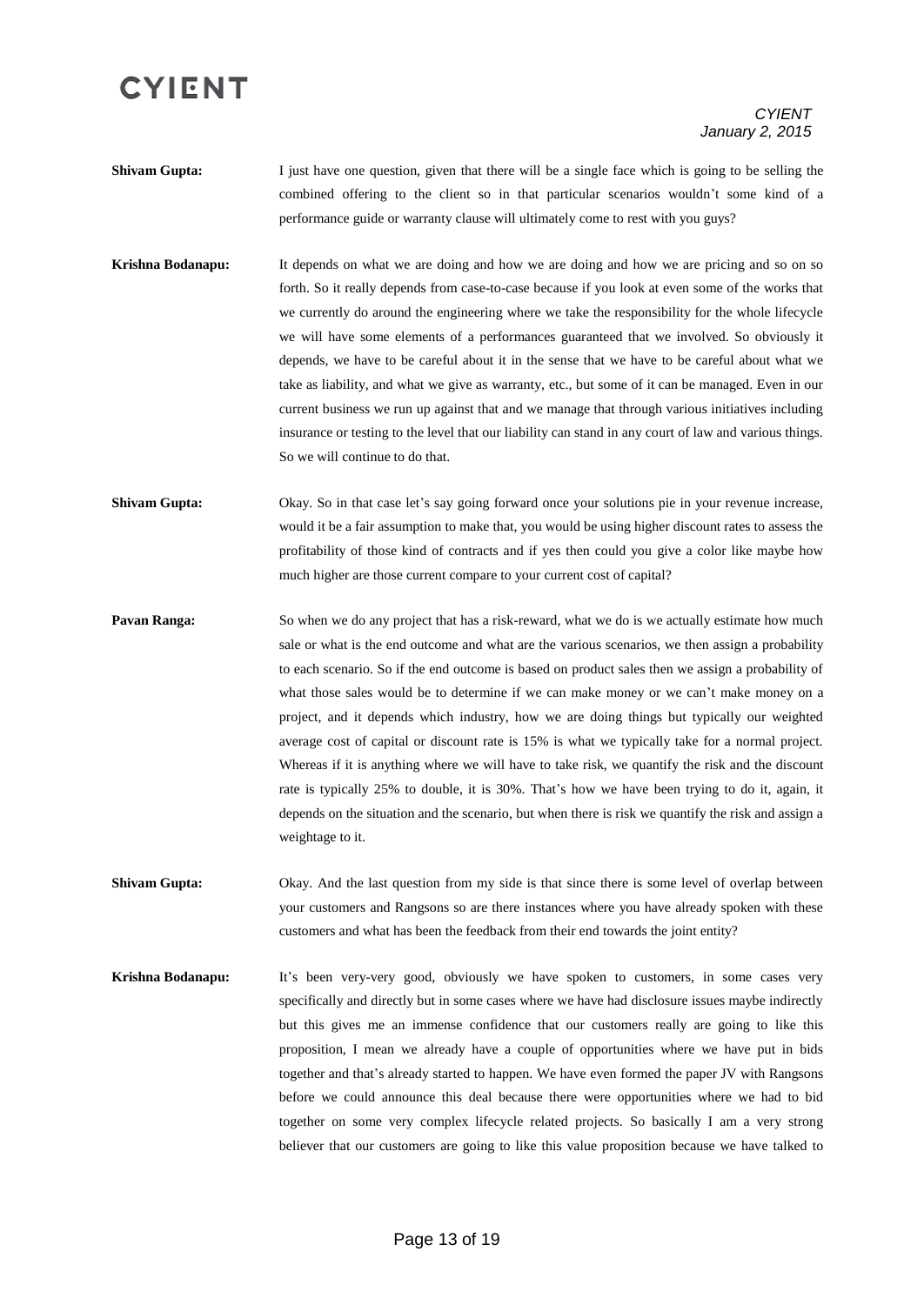them, they have agreed that this is the case, they want us to do more, they want Rangsons to do more, and I think this provides that opportunity.

**Moderator:** Thank you. We have the next question from the line of Ankit Sancheti from Kotak Singapore. Please go ahead.

**Ankit Sancheti:** Couple of questions from my side. First of all, whom do you compete with? In the sense when you bid for any project who are the typical competitors for you and on what basis you are being selected?

**Krishna Bodanapu:** You mean in the joint entity or in the individual entities?

**Ankit Sancheti:** I am saying from a Rangson perspective, when you bid for any project with say ABB or whichever of your clients, which are the typical competitors you see? And second, on what basis are you given the orders, is it just the cost or is it the capabilities? Can you throw some light on that?

- **Pavan Ranga:** Sure. See, as I said most of the products we integrate are fairly complex systems so price is always a point everywhere but that is not the primary selection criteria. Our typically projects competitor will be in the home country so if you look at a US customer most of the time either they are manufacturing it in the US already or they are manufacturing it somewhere near-source like Mexico or if it's Europe it's Eastern Europe. Because typically our kind of products don't come to Far East Asia so to speak. So these are system integration projects where either they are doing in house or they are having a near-source player for it.
- **Ankit Sancheti:** Okay. Second thing is, in terms of you mentioned that we are buying 74% stake and the rest will be acquired in next couple of years, two to four years. Is it dependent on subject to some financial parameters being met or it's just an agreement that we will buy in next two-three years, can you throw some light on it whether there are any set parameters that EBITDA should go to X level or sales should go to Y level, something like that?
- **Krishna Bodanapu:** No, it is an option on both sides. In the first couple of years it is an option on the seller's side and fourth year onwards it is an option on our side based on how the performance happens. Now there is certainty that we will acquire the rest of the entity in four years but when it happens it depends on sort of what the EBITDA numbers are and what the revenue is. So based on that the groups can exercise their option.
- **Ankit Sancheti:** Okay. Can you share why the promoter family wants to cash in out when specifically "Make in India" and the defense initiative, though it has been a dream for last six-seven years but right now it looks more closure to the reality than it has been ever in the past. So given the size of opportunity why sell it out right now, why not encash it later? It's good from a Cyient perspective but I am saying from a promoter perspective who is selling it out, what's the need to sell it out?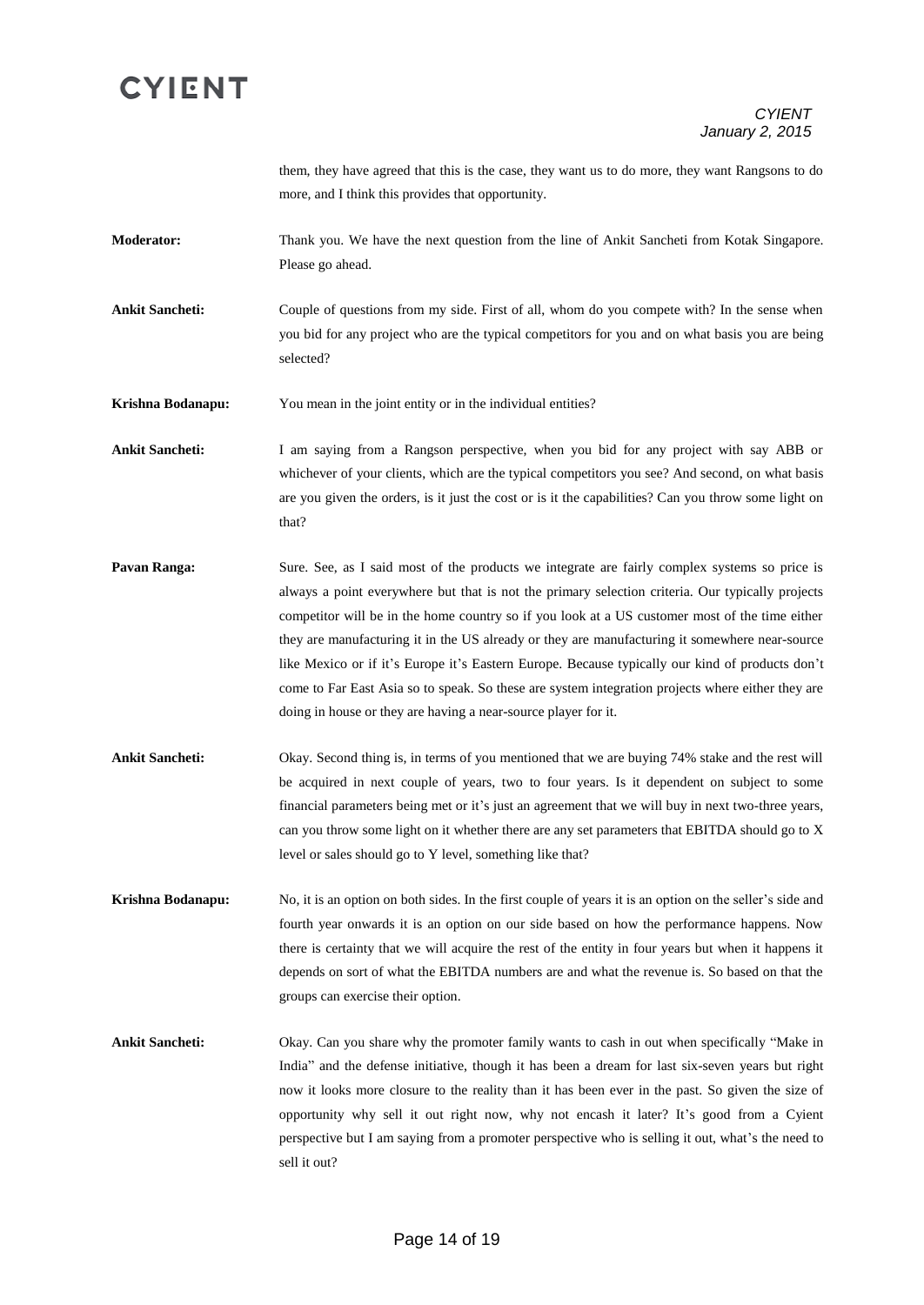#### *CYIENT January 2, 2015*

**Krishna Bodanapu:** Sir, I will say through our diligence process obviously, we have also asked some of these questions because very honestly what you articulated also went through my mind. But really what we came to the conclusion is together there is a much bigger opportunity, at this point for example in "Make in India" also they are not just saying it is low-end manufacturing or it is straightforward system integration, they are saying that "Make in India" will constitute a pretty significant elements of design, of innovation, of IC that will go into making some sophisticated products. So together we have a much better value proposition and I think with all due credit to Pavan and the Ranga family, the compelling need at this point that you can't just have one way of servicing a client, it has to be a comprehensive service that comes to them. If you look at how this conversation started that they were really looking at a financial investment from various people at some point and I think when we started talking and when we started working together and more importantly when we started looking at some projects that were coming our way what became apparent is we'll have to have an integrated service offering, it can't just be an isolated service offering. At that point is when we really started talking about why we should take a stake that is quite significant rather than just a financial investment which could have still let us transition customers and so on and so forth and that's how the conversation really started. Obviously the other equity, the 26% that they will retain and that they will contribute and be on the board is because they do see a pretty significant upside going forward but I think with a lot of credit to them they see that together we will have a much better and more compelling value proposition and that's how I got convinced that why they wanted to possibly at this point look at the structure rather than just continue and that gave me a lot of confidence that it's a great company and that together we can do a lot adding our client capability.

- **Ankit Sancheti:** Okay sir, sure, appreciate that. One or two things, one is, someone in the call mentioned that there is one more JV and subsequently you mentioned that that JV is not part of the current deal and you will work out something on that. I am just wondering from the perspective of selling promoter, the Ranga family, do they have similar businesses, one or two or three more entities which we are not aware of? This JV was told by someone else so I am not aware if you guys have something else in the similar domain.
- **Krishna Bodanapu:** So the Ranga family has obviously a lot of other business interest especially in consumer products and some other businesses in the agriculture space and so on and so forth. But we have a pretty solid non-compete with them, even this JV that exists there is a very specific purpose that it exists for and that's why it does not make sense to bring it into this equation but it exists for a very specific purpose. Therefore we have a very clear understanding of non-compete with them and therefore we are fairly confident that it is something that we can work with them with the non-competed place and also having the insights into what they want to do next and what their plans are going forward.
- **Ankit Sancheti:** Okay. Typically in this I think somewhere it was mentioned that projects can be for one, two, three year, five year, do we work for some kind of order backlog kind of thing that say for example ABB has given you an order to manufacture an x thing and that order is say 50-60 odd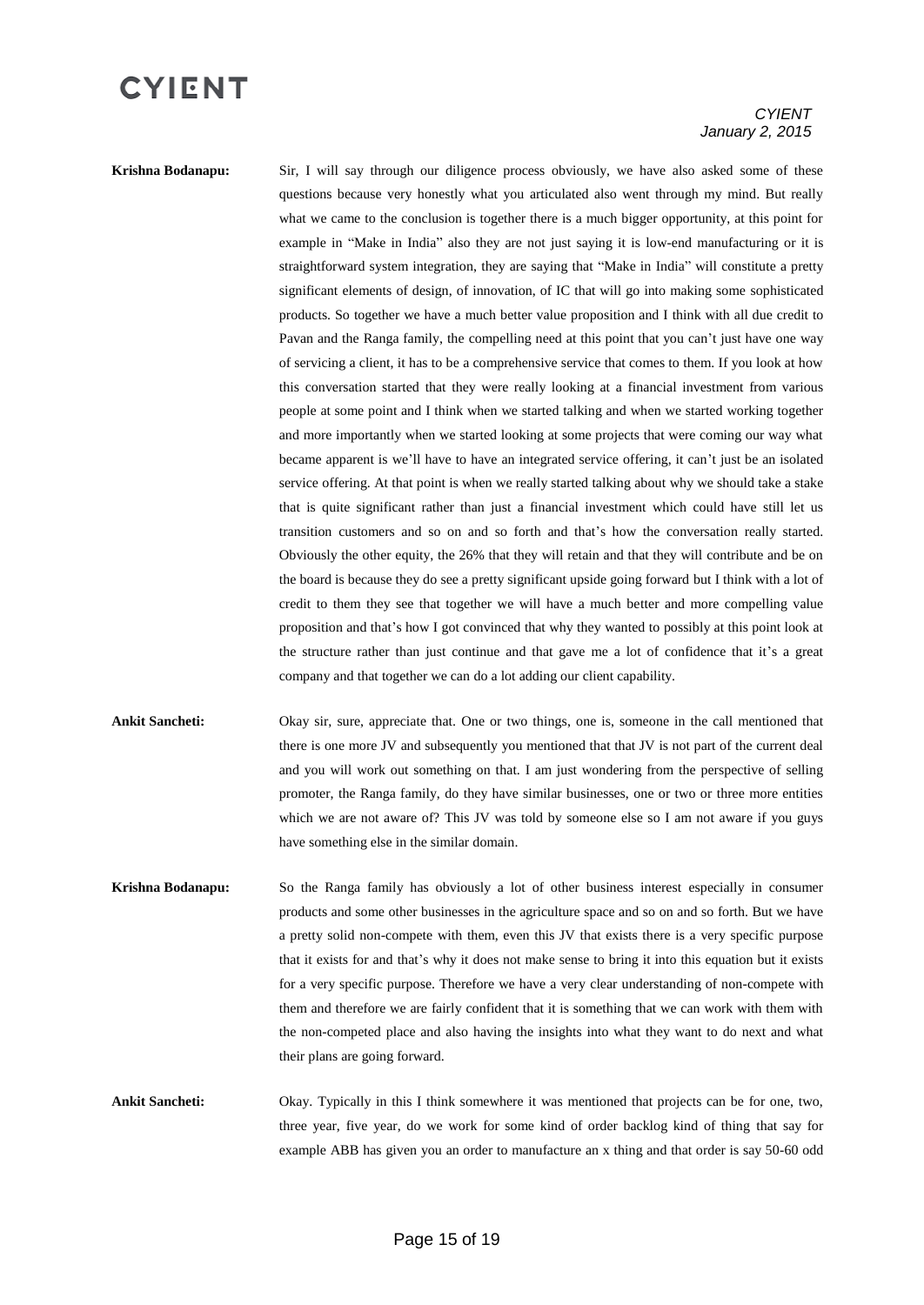#### *CYIENT January 2, 2015*

crores executable over five years, is that the typical kind of structure and if that is the case can you share what can be the order visibility which we have at this point of time?

**Pavan Ranga:** See there are two models as I said, one is the order backlog model where we do have some order backlogs, these orders can range from Rs. 20 crores to Rs. 300 crores as of now and they can range from one year back log to a five year backlog but the business itself comprises of two models, about 50% - 60% of the business comes from this kind of a model where there is an order book built up and the rest of the business like the ABB and the medical electronics like I was telling you is more of a long-term contract and a rolling forecast, usually contracts range between five and eight years.

**Ankit Sancheti:** Okay. And just last one or two things, you mentioned that everything will be bought out in cash, is that right, and is my understanding right?

**Krishna Bodanapu:** Yes, that is correct.

**Ankit Sancheti:** Entire 74% stake. And I don't know how much you can share, in this presentation we have FY14 numbers of \$66 million and practically to be honest FY15 is nearing end, I am not asking for any specific numbers, I am not saying give me a specific nine months number but if you can just give me a trend how has been last eight-nine months or how do you see FY15 going ahead either in terms of qualitatively, in terms of revenues and EBITDA?

**Krishna Bodanapu:** No, I think last couple of months have also gone quite well for them and obviously we have a little bit more insight but they will at least grow in the double-digits, 10% - 12% is at least what will be in FY15. But again, it is a little bit early to comment on that.

**Ankit Sancheti:** No sure, I am just asking for a trend. So you are saying 10% to 12% at least growth would have been there in FY15 as I look at FY14 revenues, is that right?

**Krishna Bodanapu:** Yes, absolutely.

**Ankit Sancheti:** And EBITDA would have been either in this range or improved because high rate of…

**Krishna Bodanapu:** It would at least be in this range, yes.

**Ankit Sancheti:** Okay. Is it a full taxpaying company or there are some tax exemptions, do they enjoy some tax exemptions?

**Ajay Aggarwal:** As far as corporate tax is concerned, it is full taxpaying company.

**Ankit Sancheti:** 33% whatever, 30-33%?

**Ajay Aggarwal:** That's right.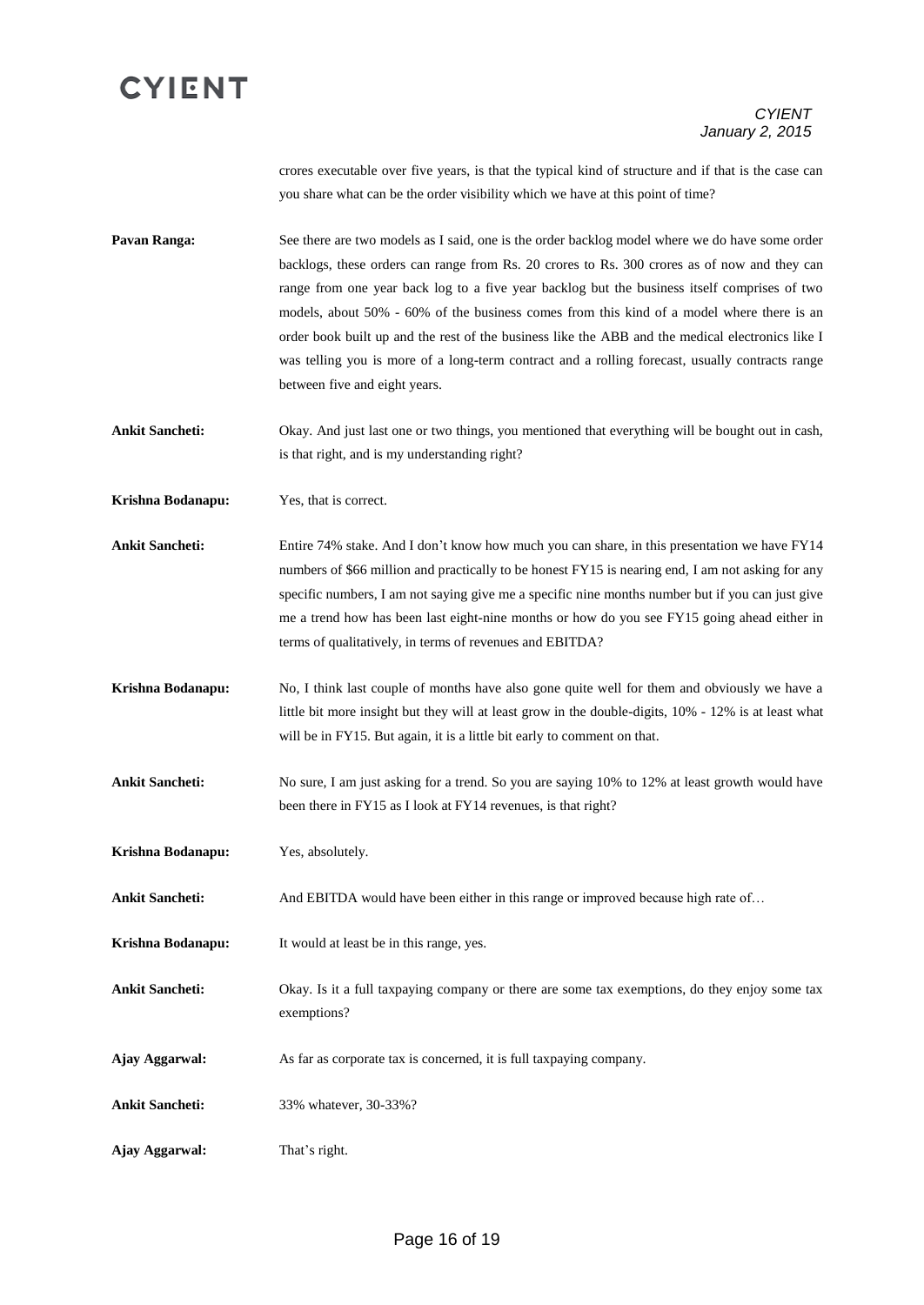#### *CYIENT January 2, 2015*

| <b>Ankit Sancheti:</b> | And have you shared that this company does not have any debt, sorry if I might have missed in<br>the con call.                                                                                                                                                                                                                                                                                                                                                                                              |
|------------------------|-------------------------------------------------------------------------------------------------------------------------------------------------------------------------------------------------------------------------------------------------------------------------------------------------------------------------------------------------------------------------------------------------------------------------------------------------------------------------------------------------------------|
| Ajay Aggarwal:         | They have the normal working capital arrangements which are typical for these kinds of setups.                                                                                                                                                                                                                                                                                                                                                                                                              |
| <b>Moderator:</b>      | Thank you. We have the next question from the line of Sagar Lele from Antique Stock Broking.                                                                                                                                                                                                                                                                                                                                                                                                                |
| <b>Sagar Lele:</b>     | I had this one question on how much would be the import component in the total materials that<br>you procure?                                                                                                                                                                                                                                                                                                                                                                                               |
| <b>Management:</b>     | It would be $70\%$ to $75\%$ .                                                                                                                                                                                                                                                                                                                                                                                                                                                                              |
| <b>Sagar Lele:</b>     | So would there be scope for more localization in the materials?                                                                                                                                                                                                                                                                                                                                                                                                                                             |
| Pavan Ranga:           | There would definitely be overtime. See, electronic component manufacturing in India, the<br>government is giving a huge push and that would be the key driver for more and more<br>localization.                                                                                                                                                                                                                                                                                                           |
| <b>Sagar Lele:</b>     | So would it be alright to say that your EBITDA margin range probably of the 10% to 12% is<br>quite variable and dependent on currency fluctuations as well?                                                                                                                                                                                                                                                                                                                                                 |
| Pavan Ranga:           | It would not be as impacted, thought there would be some impact because we are heavily export<br>driven but if you look at exports and imports are more or less kind of balancing off. So there<br>would be some impact but it would not be so to speak drastic.                                                                                                                                                                                                                                            |
| <b>Sagar Lele:</b>     | Right. And just one more question, so basically you are involved in a very high mix and low<br>volume kind of a play, so this obviously involves a lot of knowledge transfer and process<br>transfers or say training requirements and production line set ups after a particular contract has<br>been received. So does it take a lot of time in terms of setting up and in terms of commencing<br>manufacturing after order has been received?                                                            |
| Pavan Ranga:           | Yes, you are right in your observation. Actually these kind of products take a long time to kind<br>of transition into and stabilize and you usually typically have teams from Rangsons stationed in<br>different parts of the world where there is a robust knowledge transition happening, knowledge<br>transfer happening. Now the good part about such transitions is once they come in here they are<br>very solid for a long period of time because it's very expensive to move such programs around. |
| <b>Moderator:</b>      | Thank you. Next question is from the line of Srinivasan Ramachandran from Spark Capital.<br>Please go ahead.                                                                                                                                                                                                                                                                                                                                                                                                |
|                        | Srinivasan Ramachandran: Hi. Just wanted to understand in terms of the retention of the senior management at Rangsons<br>level what are the thought process there from Cyient point of view to ensure that there is not                                                                                                                                                                                                                                                                                     |

off?

much of senior management attrition and what are the incentive structures that are being thought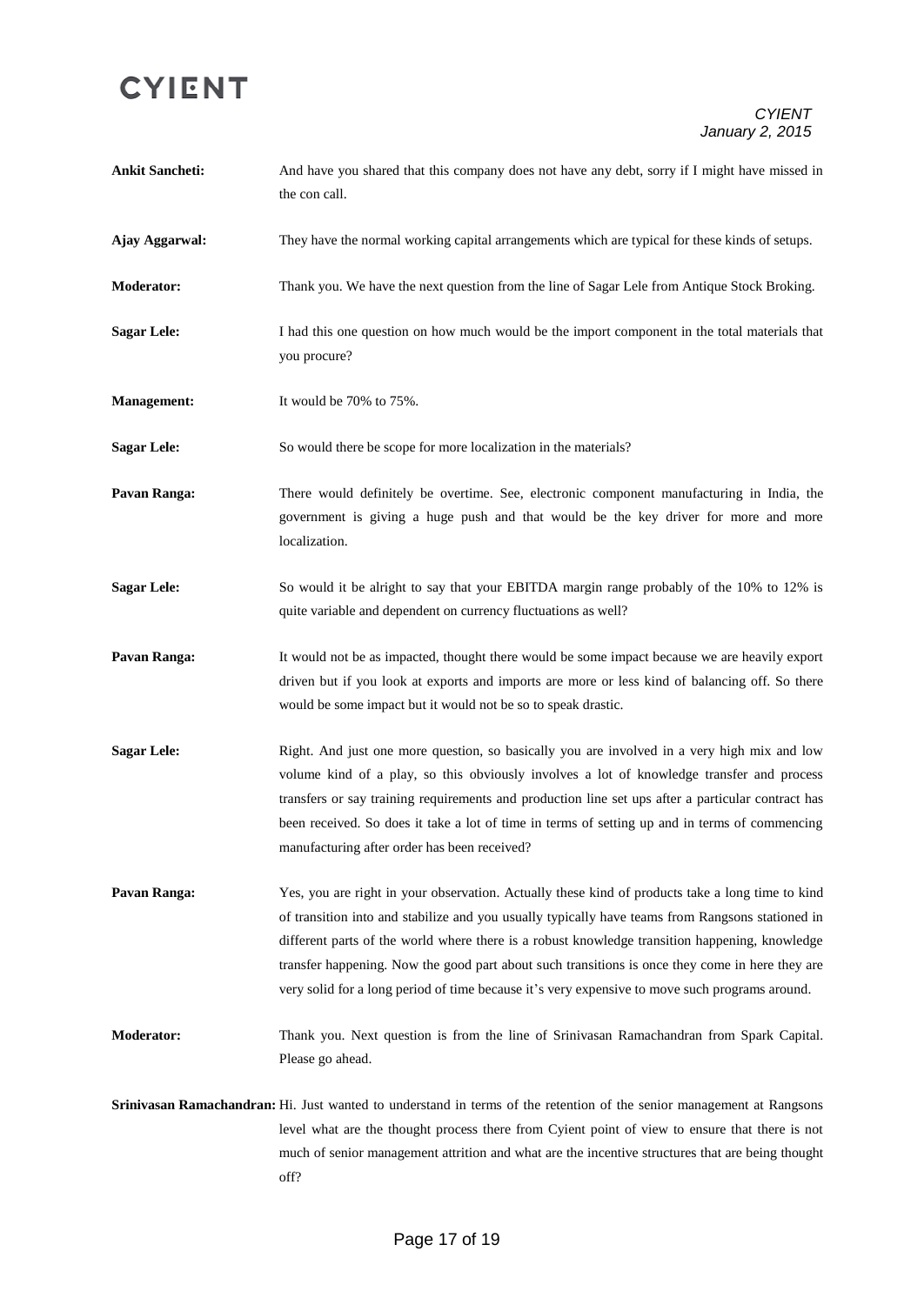#### *CYIENT January 2, 2015*

- **Krishna Bodanapu:** Mr. Srinivasan, obviously one is at Pavan's level, Pavan will remain on the board and represent them or represent the ownership for as long as they own stake, so we have some continuity from that perspective. From the others perspective, just like in any transaction we are working with the current management to put together retention plan, obviously it's all about the people and we want to keep people happy and keep people around. So I mean that's as you know we have done this a lot and we typically have a retention plan for the top 10 to 20 key employees and we are working on similar thing here.
- **Srinivasan Ramachandran:** Sure. And in terms of the broader opportunity, you said it substantially opens up opportunity on a combined level. Just wanted your thoughts in terms of which sub-segments do you think maximum opportunity would open up, would it be more with some of the original large equipment manufacturers or would it be more like airframe manufacturers, where do you see this opportunity playing up and are there any large competition who can be both an integrative engineering and manufacturing entities that are out there?
- **Krishna Bodanapu:** So in terms of the segments that we are excited about or are really focused on is aerospace and defense, rail transportation, medical electronics and basically anywhere where it's electronics heavy. So more than airframe manufacturers it's really the avionics guys for example because avionics is really what, again I want to reiterate that we are not trying to get into large mechanical manufacturing which is what the airframe guys would be looking for, we are really trying to get into sophisticated electronics. So it would be people like the avionics guys like Honeywell, Rockwell Collins or obviously IAIs or Elbit and so on so forth is one set. Similarly medical equipment manufacturers, medical device manufacturers like rail for example, Thales that we talked about as well a lot of rail electronics and sophisticated rail electronics and each box is pretty customized because each station has different requirements and so on so forth. So that is really what we are after is the guys who have a large electronic continent and who have much sophisticated electronic content.
- **Srinivasan Ramachandran:** And in terms of the competition that's potential out there from an integrated manufacturing/engineering design capabilities point of view?
- **Krishna Bodanapu:** There are some good companies along those lines, I mean there is a company in Canada for example called Esterline. They do a lot of this work but they really take ownership of the product, they are not just doing either or, either design or manufacturing. So there are some good companies out there that we are looking at as you know, because we also don't want to create a market as you know, we want to play in a market where there is an opportunity and where we believe we have a differentiator we want to play it and we believe this is a market where somebody like this comes in, we can create a pretty significant disruption and a differentiator.
- **Moderator:** Thank you. As there are no further questions from the participants, I would now like to hand over the conference back to Mr. Krishna Bodanapu for his closing remarks. Over to you sir.